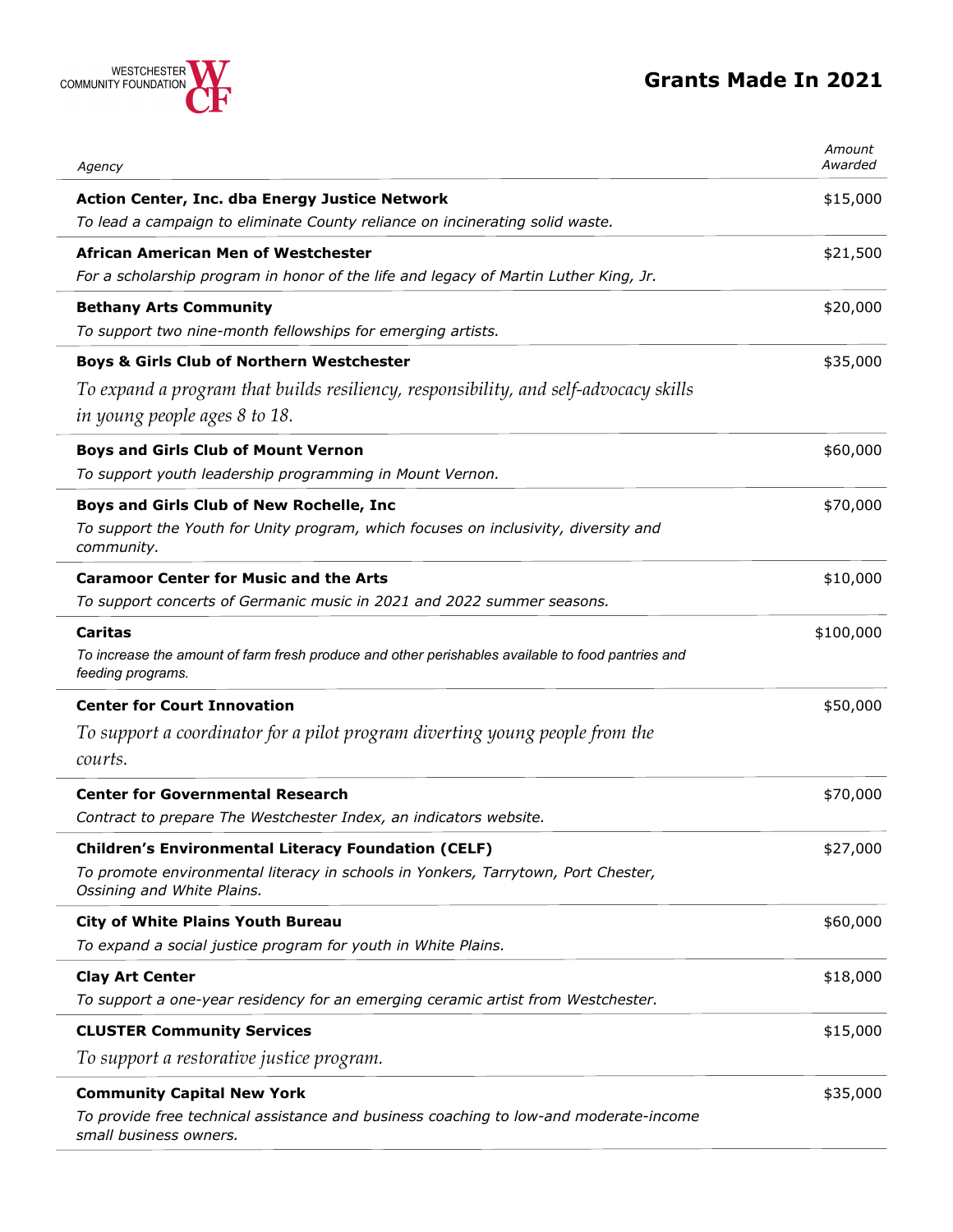

| Agency                                                                                                                                                        | Amount<br>Awarded |
|---------------------------------------------------------------------------------------------------------------------------------------------------------------|-------------------|
| <b>Community Center of Northern Westchester</b>                                                                                                               | \$36,000          |
| To provide food to hungry Ossining residents.                                                                                                                 |                   |
| <b>Community Resource Center</b><br>To engage immigrants in advocacy for immigrant workers rights and for affordable housing advocacy                         | \$97,000          |
| <b>Community Voices Heard</b><br>To engage low-income residents in advocacy for improved housing conditions.                                                  | \$97,000          |
| <b>Copland House</b><br>To support performances of German-influenced music in Westchester.                                                                    | \$13,000          |
| <b>Episcopal Charities of the Diocese of New York</b><br>To support Westchester food pantries through expanded bulk-purchasing from a food<br>wholesaler.     | \$200,000         |
| <b>Family Service Society of Yonkers</b><br>To advocate for affordable housing policies that benefit kinship caregivers.                                      | \$20,000          |
| <b>Family Ties of Westchester, Inc</b><br>To continue to build the Youth Advisory Council.                                                                    | \$15,000          |
| <b>Federated Conservationists of Westchester County</b><br>To support environmental justice organizing in Mount Vernon.                                       | \$20,000          |
| <b>Fine Arts Orchestral Society of Yonkers</b><br>For a free concert and lecture series featuring the works of German composers in 2022<br>and 2023.          | \$13,000          |
| <b>Generation Citizen</b><br>To provide civic engagement lessons and advocacy experience to high school students<br>in Peekskill, Ossining, and White Plains. | \$20,000          |
| <b>GOOD For Girls</b><br>To support a girls mentoring and leadership development program in White Plains.                                                     | \$20,000          |
| <b>Groundwork Hudson Valley</b><br>To implement an action plan for the Saw Mill River watershed.                                                              | \$28,000          |
| <b>Her Honor Mentoring</b><br>To expand a virtual mentoring program for young women in Westchester high schools.                                              | \$50,000          |
| <b>Hillside Food Outreach</b><br>To provide food delivery to 750 low-income families referred by the County and medical<br>facilities.                        | \$75,000          |
| <b>Hoff-Barthelson Music School</b>                                                                                                                           | \$6,000           |
| To support instruction in and performance of Germanic music during a week-long<br>music festival in 2021.                                                     |                   |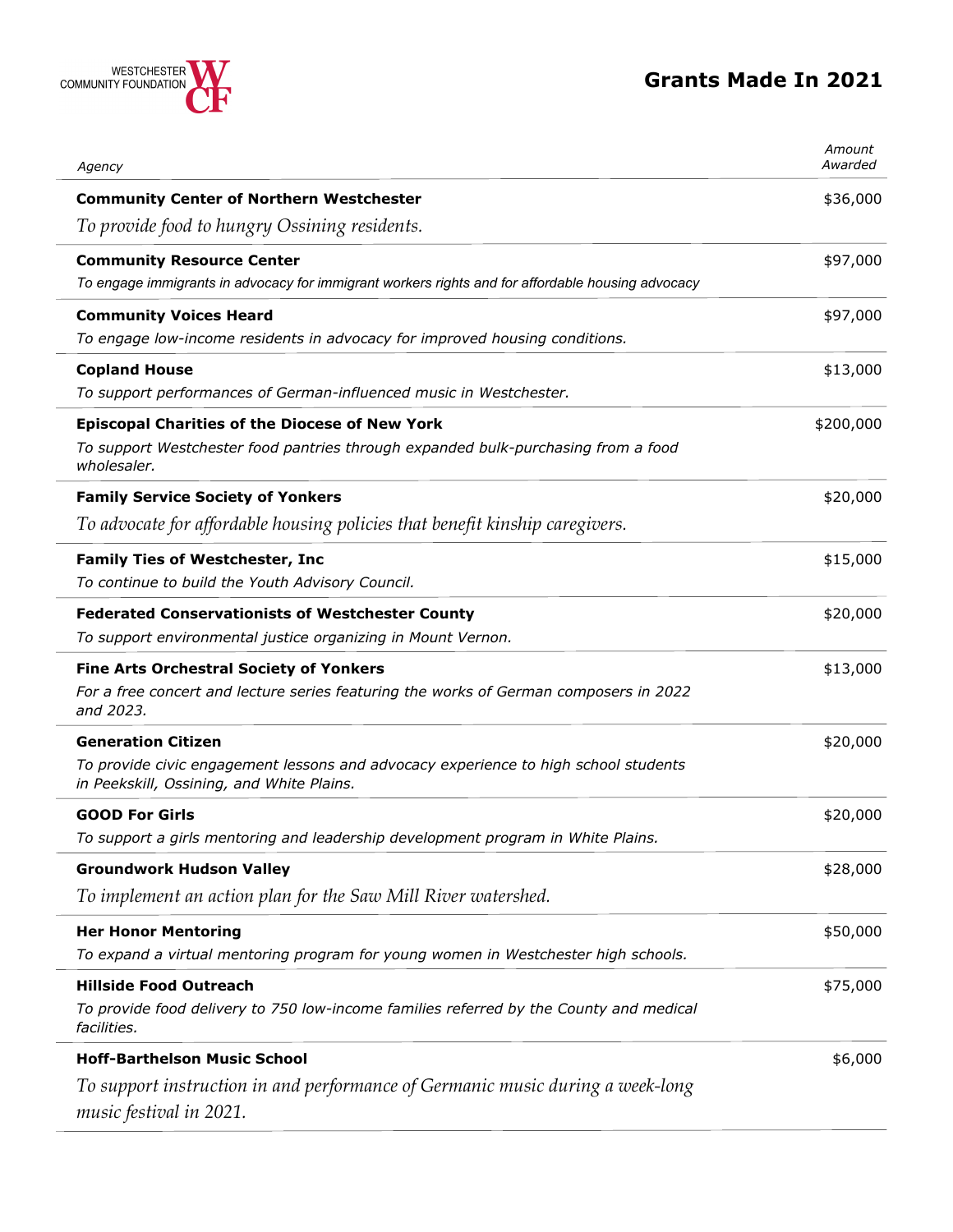

| Agency                                                                                                                                                                      | Amount<br>Awarded |
|-----------------------------------------------------------------------------------------------------------------------------------------------------------------------------|-------------------|
| <b>Hudson Chorale Inc</b><br>To support concerts highlighting German composers in 2022 and 2023.                                                                            | \$13,000          |
| <b>Hudson Valley Justice Center</b><br>To provide free legal services to low income immigrants facing eviction.                                                             | \$100,000         |
| <b>Jacob Burns Film Center</b><br>To support residencies for a total of four emerging filmmakers in two academic years.                                                     | \$44,000          |
| <b>Jazz Forum Arts</b><br>To host 16 free outdoor concerts at two venues in Tarrytown.                                                                                      | \$10,000          |
| Long Island Sound Stewardship Fund<br>For a collaborative fund to protect and restore the Long Island Sound.                                                                | \$10,000          |
| <b>Make the Road New York</b><br>To provide free workplace and immigration legal services.                                                                                  | \$35,000          |
| <b>Neighborhood House, Inc</b><br>To support an arts and technology program for Tarrytown seniors.                                                                          | \$7,500           |
| <b>Neighbors Link</b><br>To provide client assistance grants to families and individuals to meet basic human<br>needs.                                                      | \$100,000         |
| <b>New Choral Society of Central Westchester</b><br>To support German choral concerts in 2021 and 2022.                                                                     | \$13,000          |
| <b>New Era Creative Space Inc.</b><br>For a leadership and empowerment program for adolescent girls in Peekskill.                                                           | \$5,000           |
| <b>New York State Census Equity Fund</b><br>For a funder collaborative to support a fair and open redistricting process in New<br>York State.                               | \$10,000          |
| NewYork-Presbyterian Lawrence Hospital<br>To expand services to cancer survivors.                                                                                           | \$15,500          |
| <b>Nonprofit Westchester</b><br>To support a countywide compensation study and expand the capacity of the agency.                                                           | \$40,000          |
| <b>Ossining Union Free School District</b><br>To address mental health needs of public school students and their families in the<br>Ossining and Peekskill School Districts | \$160,000         |
| <b>Pace University Women's Justice Center</b><br>To increase trained bi-lingual support available to victims of domestic violence.                                          | \$24,750          |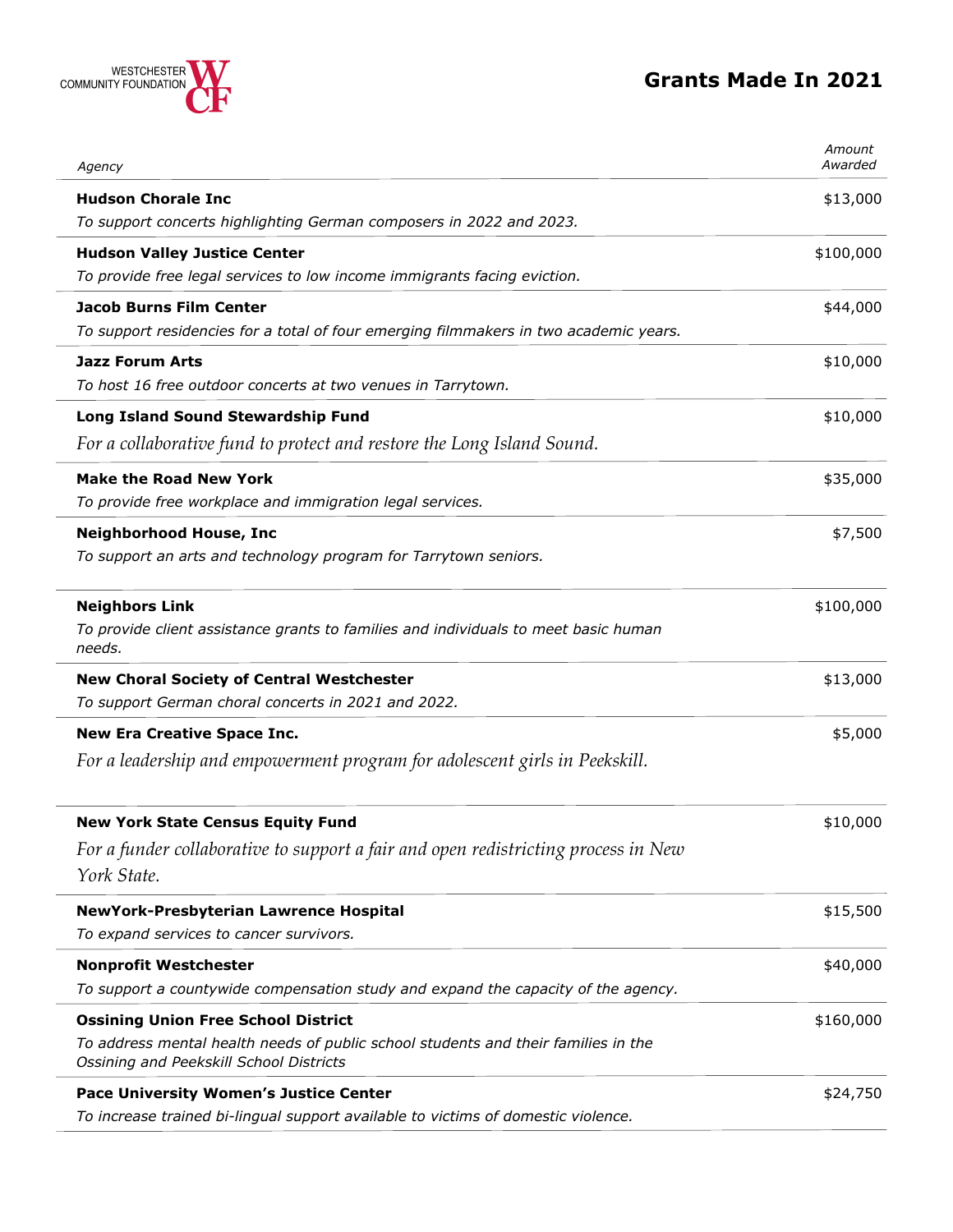

| Agency                                                                                                                                                                 | Amount<br>Awarded |
|------------------------------------------------------------------------------------------------------------------------------------------------------------------------|-------------------|
| <b>Public Schools of the Tarrytowns</b><br>To hire young people as summer camp counselors                                                                              | \$5,000           |
| Riverkeeper, Inc.<br>To protect drinking water for residents of Peekskill, Cortlandt, Buchanan, and Ossining.                                                          | \$25,000          |
| <b>Rockwood Leadership Institute</b><br>To support the leadership capacity of emerging nonprofit leaders in Westchester.                                               | \$70,000          |
| <b>Rye Nature Center</b><br>To plan restoration of the Blind Brook riparian buffer within the Rye Nature Preserve.                                                     | \$20,000          |
| <b>Save the Sound</b><br>To pilot an environmental justice skills and advocacy program with young people in<br>Mount Vernon.                                           | \$48,000          |
| St. Joseph's Hospital<br>To increase access to behavioral health crisis services and suicide prevention at St.<br>Vincent's Hospital Westchester.                      | \$250,000         |
| The Acceleration Project, Inc.<br>To provide free technical assistance and business coaching to low-and moderate-income<br>small business owners.                      | \$35,000          |
| <b>The Advocacy Institute</b><br>To train grassroots social justice groups in legislative advocacy.                                                                    | \$15,000          |
| The Guidance Center, Inc.<br>For a youth workforce development program in New Rochelle, Mamaroneck, and Mount<br>Vernon.                                               | \$80,000          |
| <b>The Harris Project</b><br>To expand use of therapy protocol that combines treatments for mental health and<br>addiction.                                            | \$62,000          |
| The Picture House Regional Film Center<br>To produce a German film festival in fall 2021.                                                                              | \$15,000          |
| <b>Town of Greenburgh</b><br>To support vaccine outreach in the Town of Greenburgh to reduce vaccine<br>hesitancy and help residents access vaccinations.              | \$9,000           |
| <b>Tri-State Transportation Campaign</b><br>To support organizing for equitable transit in the county.                                                                 | \$30,000          |
| <b>Westchester Jewish Community Services</b><br>To provide free mental health and substance use services to 90 college students in<br>Westchester through May of 2022. | \$45,000          |